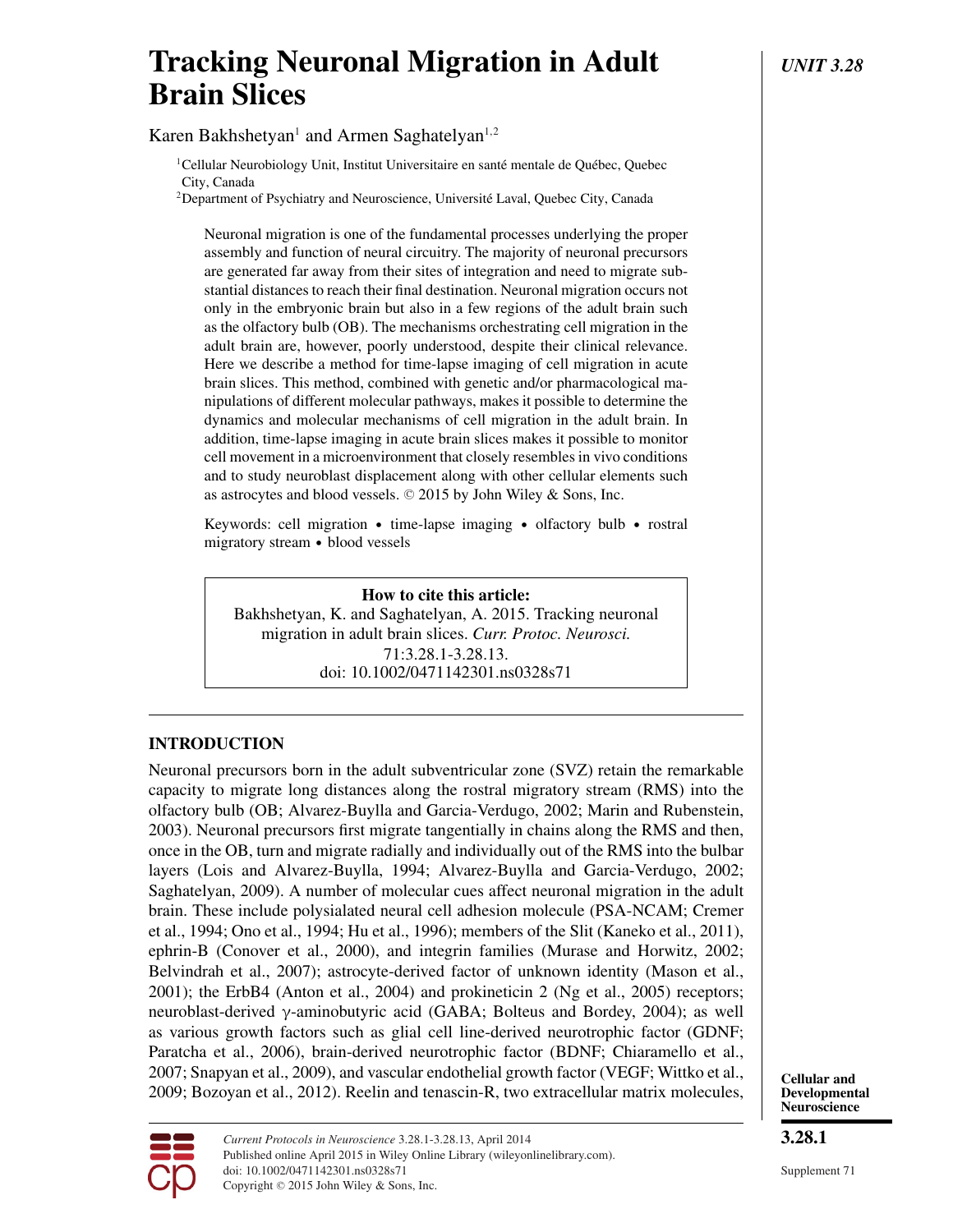also contribute to the radial migration of neuronal precursors (Hack et al., 2002; Saghatelyan et al., 2004; David et al., 2013). In addition to these molecular cues, cellular interactions between neuroblasts, astrocytes, and blood vessels (BVs) are required for faithful migration toward the OB. Adult neuronal precursors use BVs that topographically outline the RMS for their migration (Snapyan et al., 2009; Whitman et al., 2009) and create a migratory path by repelling astrocytic processes (Kaneko et al., 2011).

Understanding the cellular and molecular mechanisms orchestrating neuronal migration in the adult brain may be important for the development of new strategies aimed at the recruitment of endogenous and/or grafted neuronal precursors into damaged/diseased brain areas. Indeed, the possibility of manipulating these mechanisms in order to increase the number and dispersal of endogenous and/or grafted neuronal precursors in diseased areas may open novel avenues for the treatment of devastating neurodegenerative diseases and brain trauma. Interestingly, a massive migration of endogenous neuronal precursors from their generation site (SVZ) to damaged areas of the brain has been observed following stroke and in some neurodegenerative conditions (Arvidsson et al., 2002; Falk and Frisen, 2005). These observations suggest that the injured/diseased brain may re-route the migration of neuronal precursors as a repair/compensation mechanism. If so, this also suggests that intervening in this process might be an effective therapy for treating degenerative diseases and brain injuries.

In this unit we will describe a method for monitoring and studying the migration of adult neuronal precursors in acute brain slices in a microenvironment that closely resembles in vivo conditions. We will describe stereotaxic injections of viral particles to infect neuronal precursors in vivo, the labeling of BVs, the preparation of acute adult brain slices, time-lapse video-imaging of cell migration, and analysis. While in this unit we describe neuronal migration along BVs in the adult RMS, we have successfully applied the same procedure for monitoring neuronal migration along BVs in the ischemic striatum (Grade et al., 2013) and along astrocytes in the developing and adult RMS (Bozoyan et al., 2012). A video showing some of the procedures in this unit can be viewed at *http://www.jove.com/video/4061/* (Khlghatyan and Saghatelyan, 2012).

*NOTE:* All protocols using live animals must be reviewed and approved by Institutional Animal Care and Use Committees (IACUC) and must comply with applicable government legislation and regulations on the humane care and use of laboratory animals.

*BASIC PROTOCOL*

## **TIME-LAPSE VIDEO-IMAGING OF NEURONAL MIGRATION IN ADULT ACUTE BRAIN SLICES**

This protocol describes the basic steps for visualizing and studying neuronal migration in acute adult brain slices. The use of acute slices makes it possible to assess cell migration in a microenvironment that closely resembles in vivo conditions and in brain regions that are difficult to access by in vivo imaging. While neuronal migration can also be visualized using differential interference contrast (DIC) optics (Snapyan et al., 2009), we recommend using time-lapse video-imaging of fluorescently labeled neuronal precursors, which makes it possible to reliably monitor the tangential and radial migration of individual cells and to follow the dynamics of leading processes of neuroblasts (Snapyan et al., 2009; Bozoyan et al., 2012; Khlghatyan and Saghatelyan, 2012; David et al., 2013; Grade et al., 2013). In the Support Protocol, we describe the procedure to stereotaxically inject viral particles into the SVZ in order to infect neuronal precursors.

## *Materials*

Time-Lapse Adult C57Bl/6 mice (Charles River)

**Video-Imaging of Cell Migration**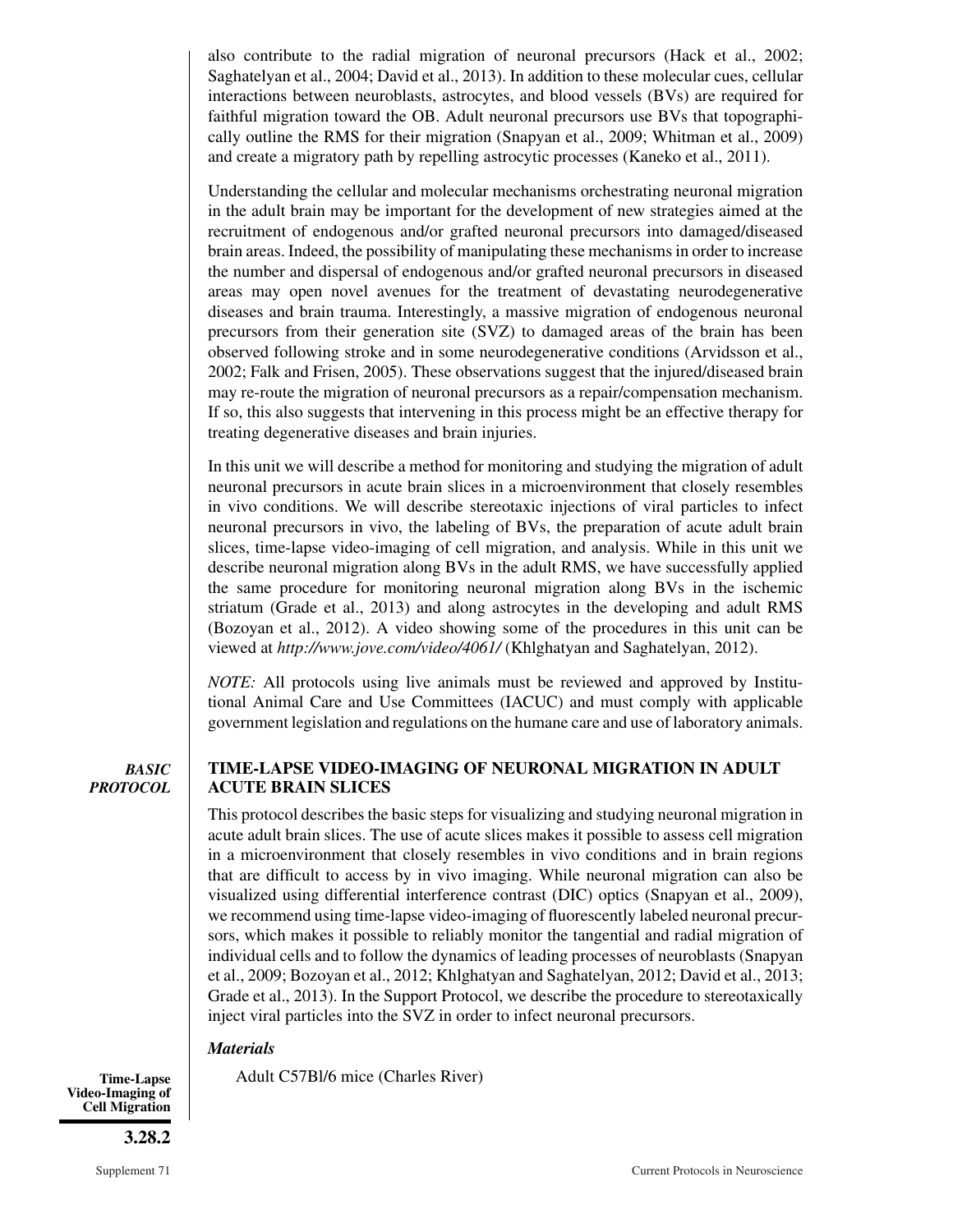Acute brain slices prepared from adult mice infected with viral particles 3 to 7 days (for monitoring tangential migration in the RMS) or 7 to 12 days (for monitoring radial migration in the OB and the RMS of the OB; see Support Protocol) Artificial cerebro-spinal fluid (ACSF; see recipe) Cutting solution (see recipe) Dextran Texas Red (Molecular Probes) 4% agar block (prepared using agar powder [Sigma-Aldrich]; see recipe)  $95\%$  O<sub>2</sub>/5% CO<sub>2</sub> Surgical instruments for extracting the brain (e.g., scissors, scalpel, forceps) Vibratome (Microm HM 650 V; Thermo Scientific) Fluorescence wide-field upright microscope, with motorized Z-drive (BX61WI; Olympus) 482/35 nm and 536/40 nm excitation and emission filters for imaging GFP-labeled cells 14-bit cooled CCD camera with  $1392 \times 1040$  imaging pixels (CoolSnap HQ2; Photometrics)  $40\times$  water immersion objective lens with a 0.8 numerical aperture or higher (Olympus) Illumination system, equipped with a 175 W xenon lamp (30 to 100 msec excitation time per z plane, Lambda DG-4; Sutter Instruments) Imaging chamber, mounted on a microscope stage (PH1 Series 20; Harvard Apparatus) Automatic heating system (to maintain temperature in the imaging chamber at -32°C; Harvard Apparatus, cat. no. TC-344B) Multidimensional time-lapse data acquisition software (MetaMorph, Molecular Devices) Software for Z-stack image acquisition, every 15 sec for 1 hr (usually 5 to 10 z-planes at 3-μm intervals; MetaMorph, Molecular Devices) Custom-made ACSF delivery system for continuous perfusion of slices with oxygenated ACSF at a 1 to 2 ml/min flow rate Slice fixation mesh (nylon with 0.12-mm diameter and  $\sim$  1-mm<sup>2</sup> holes)

*NOTE:* For standard animal techniques including stereotaxic surgery, anesthesia, and analgesia, see *APPENDIX 4A* and *APPENDIX 4B*.

*NOTE:* The imaging and acquisition systems described in this unit are used in the authors' laboratory and serve only as examples of the equipment required to perform time-lapse imaging in acute slices. Other commercial and custom-made systems can be used. However, we strongly recommend using imaging systems that can acquire time-lapse images at least every 15 sec. This is important to ensure the unambiguous identification of the migratory and stationary phases of neuronal precursors, to better understand the dynamics of cell migration.

## *Preparation of acute slices and imaging*

- 1. Inject 200  $\mu$ l dextran Texas Red (10 mg/ml) into the tail vein and wait 15 to 30 min before decapitating the mouse. Alternatively, inject  $200 \mu l$  dextran Texas Red into the left ventricle of the heart of a deeply anesthetized mouse and wait 2 to 3 min before decapitating the animal.
- 2. Anesthetize mouse in which neuronal precursors are labeled with green fluorescent protein (GFP)-encoding viral vectors (see Support Protocol) and BVs are labeled with dextran Texas Red.
- 3. Decapitate mouse and rapidly immerse head in ice-cold cutting solution. Remove scalp using scissors and make an incision in the skull over the cerebellum.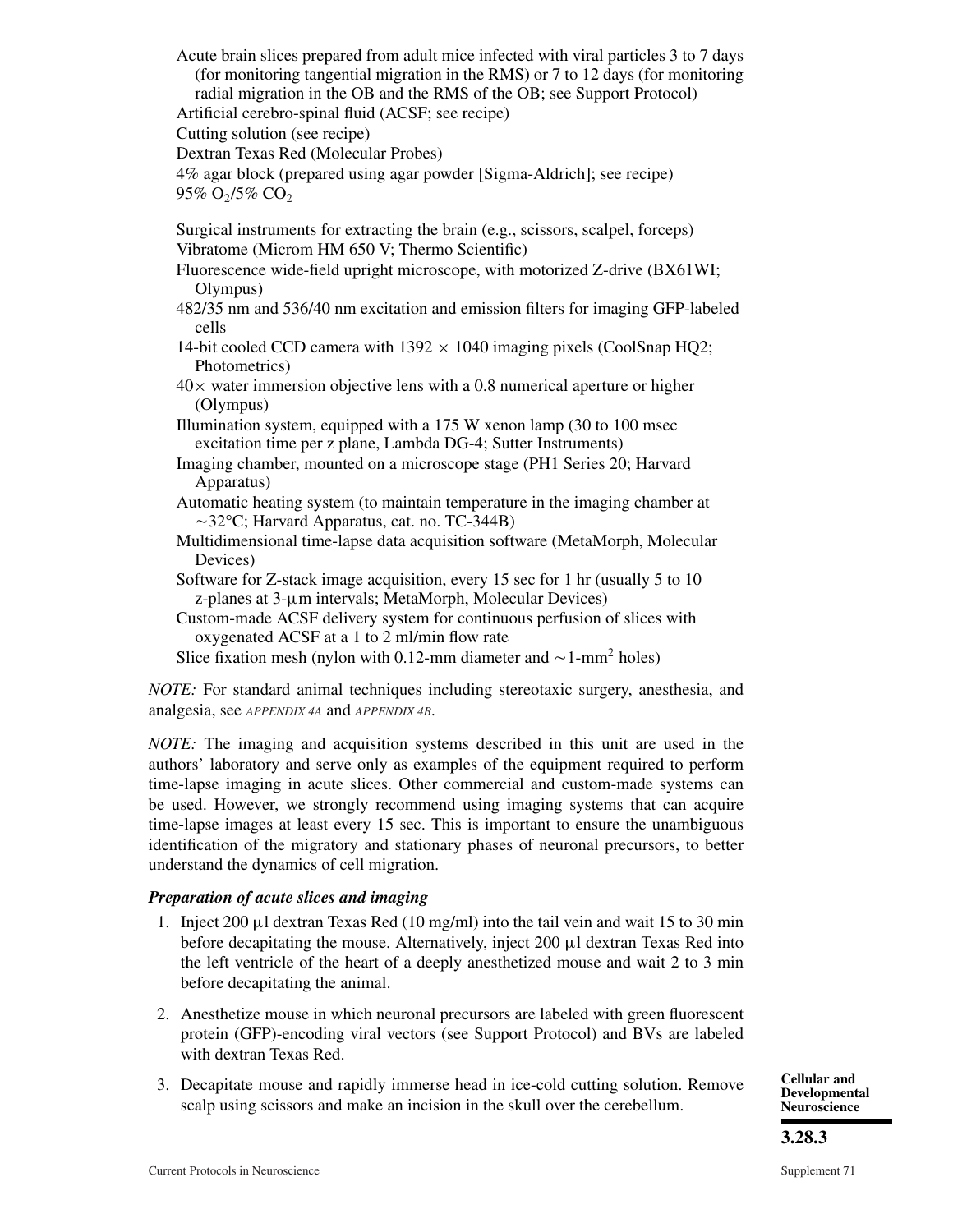

**Figure 3.28.1** Preparation of sagital acute brain slices. (**A**) Dorsal view of the mouse head with removed scalp. Dotted line represents the line of incision for removal of cranial bones. (**B**) Dorsal view of the brain with removed cranial bones. (**C**) Dorsal view of the brain with removed caudal and lateral parts. (**D**) Separated hemispheres placed on agar block. (**E**) The agar block with hemispheres glued on vibratome platform.

- 4. Using forceps, gently remove cranial bones to expose the lateral and dorsal sides of the brain (Fig. 3.28.1A,B). Irrigate the surface of the brain with ice-cold cutting solution.
- 5. To prepare sagital sections, cut out the caudal part of the brain using a scalpel without removing the brain from the skull. Then cut out sagitally  $\sim$ 2 mm of brain tissue from the most lateral part of each hemisphere (dotted lines in Fig. 3.28.1B) and cut the brain sagitally in the midline to separate the two hemispheres from each other (Fig. 3.28.1C).
- 6. Gently remove both hemispheres from the skull using a spatula and place in ice-cold cutting solution.
- 7. Place the two hemispheres side by side on a 4% agar block with the dorsal or ventral sides touching the agar (Fig. 3.28.1D). Then glue the agar block with both hemispheres to the platform of a vibratome with the laterally cut sides facing the platform, keeping the medial side face up (Fig. 3.28.1E).
- 8. Place platform in the chamber of the vibratome and fill platform with cutting solution. Bubble 95%  $O_2/5\%$  CO<sub>2</sub> through the solution to keep it oxygenated throughout the slice preparation procedure.
- 9. Prepare  $250$ - $\mu$ m thick slices using the vibratome.

*Cut slices at low speed and with high-frequency vibration to obtain high-quality slices.*

10. Gently remove slices from the cutting solution and place them in an incubation chamber filled with oxygenated ACSF maintained at 32°C in a water bath.

*This procedure should be performed as quickly as possible to ensure high-quality slices.*

*For monitoring radial migration of neuroblasts in the OB we use horizontal sections (Fig. 3.28.2C). To prepare horizontal sections, follow the same procedure as described above, but do not perform sagital cut at the most lateral parts of each hemisphere, separate two hemispheres, place them on the agar block with medial part touching the agar and glue the agar block with hemispheres to the platform of a vibratome with the ventral side facing to the platform, and keeping the dorsal side face up.*

11. Start perfusion of the imaging chamber mounted on a fluorescent upright microscope (BX61WI; Olympus) with ACSF (1 to 2 ml/min).

*Make sure the temperature in the imaging chamber remains stable at*  $\sim$  32 $\degree$ C.

12. Carefully transfer the slice into the imaging chamber of the microscope. To avoid slice drift during imaging, gently cover the slice with a nylon mesh stretched on a silver frame.

**Time-Lapse Video-Imaging of Cell Migration**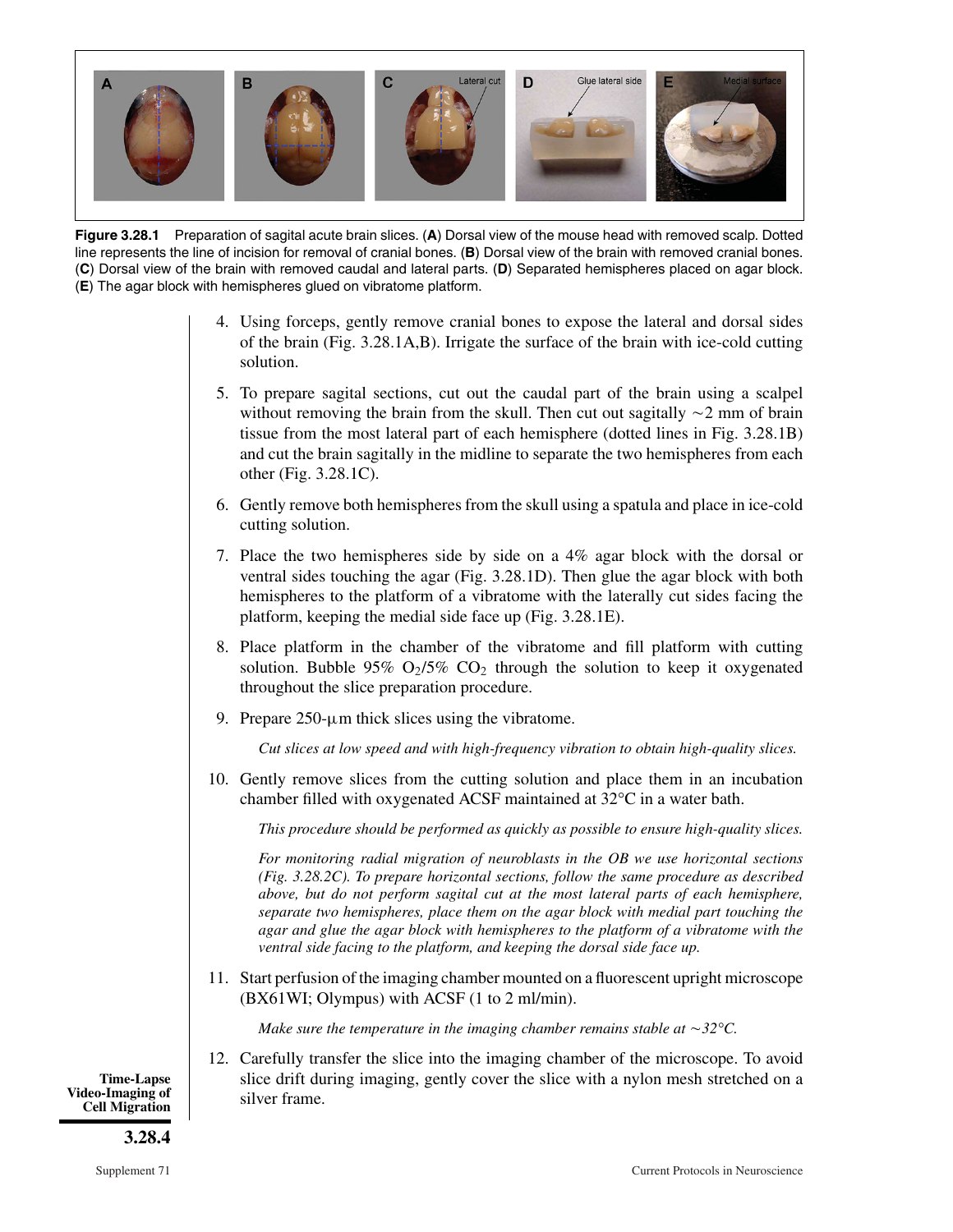

**Figure 3.28.2** Tracking tangential and radial migration in adult brain slices. (**A**) Schematic diagram of adult-born cell labeling by stereotaxic injection of GFP-encoding viral particles into the SVZ. The adult forebrain slices are prepared 3-7 days or 7-12 days after the injection of the viral vectors for monitoring tangential and radial migration, respectively. (**B**) Tangential migration is monitored in the RMS with slices cut sagitally, while radial migration is recorded in the horizontal sections of OB and the RMS of the OB. (**C**) Time-lapse wide-field imaging of GFP-labeled neuronal precursors in acute slices of the adult mouse forebrain. GFP-expressing retrovirus was injected into the SVZ 4 days before time-lapse imaging in the RMS. The arrows and numbers indicate the soma of the different migratory cells. Time is indicated in minutes in the upper right corner of each photograph. (**D**) Time-lapse imaging of GFP-labeled neuroblasts in acute OB slices. GFPexpressing retrovirus was injected into the SVZ 8 days before time-lapse imaging. The arrows and numbers indicate the soma of different migratory cells. Time is indicated in minutes in the upper right corner of each photograph.

- 13. Engage a  $10\times$  objective to find the region of interest and make sure the nylon mesh does not obstruct the field of view. Slightly reposition the mesh if it obstructs the field of view and gently press down on the silver frame on which the nylon mesh is stretched.
- 14. Engage a  $40 \times$  objective and select the region for imaging.
- 15. Set the time-lapse acquisition parameters in MetaMorph (exposure time, the number and distance of z-planes, time-lapse intervals, and total imaging duration).

*The acquired time-lapse data is automatically saved by MetaMorph and the z-stack of each time point is stored as a multipage TIFF file.*

16. To avoid changes in the focal plane during imaging, continuously monitor the amount and temperature of the ACSF in the imaging chamber and make sure the perfusion of the ACSF remains constant.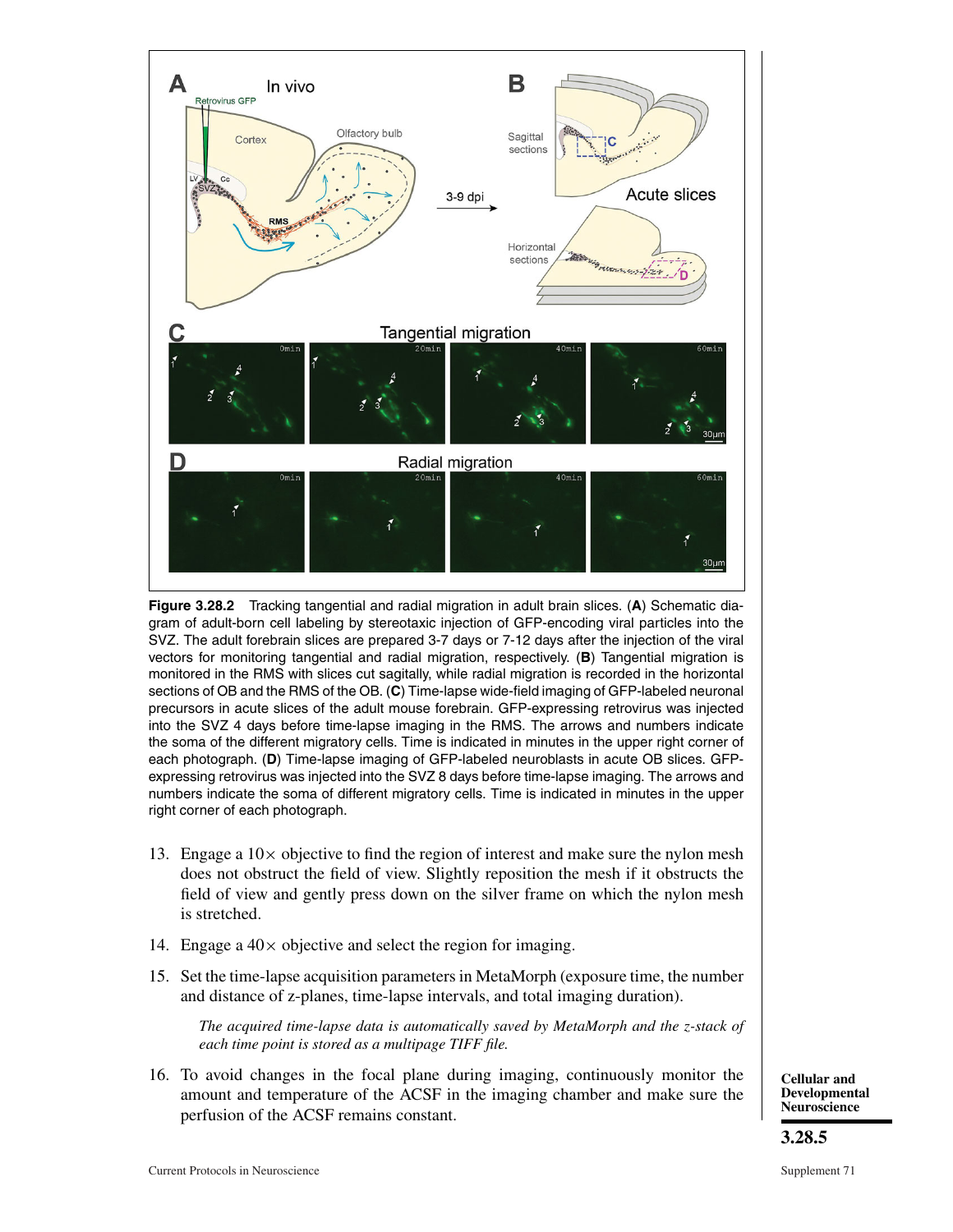*We recommend occasionally verifying the data acquired during the imaging by selecting Review Multidimensional Data in Metamorph. If there are significant drifts or changes in focus that could affect the analysis, stop, discard the data, resolve the issue, and restart the time-lapse recording.*

17. Perform imaging for at least 1 hr, or more, to ensure that both the migratory and stationary phases of cell migration are recorded.

*Avoid imaging cells that are too close to the surface of the slice; image at a depth of 20 to 100* μ*m.*

*For reliable cell tracking, we recommend short acquisition intervals (15 to 30 sec).*

*To study particular molecular factors that might play a role in neuroblast migration, the ACSF can be supplemented with pharmacological agents, for example agonists/antagonists, or growth factors/blockers. Alternatively the expression of particular genes of interest can be affected using viral vectors (for example, gain-of-function or loss-of-function approaches using overexpression constructs, siRNA, miRNA, or the injection of Cre viruses into animals where the gene of interest is flanked by two loxp sites).*

## *Analysis of cell migration*

Use Imaris software (Bitplane) for the three-dimensional (3D) analysis of migrating cells.

- 18. Load the acquired time-lapse movie by dragging and dropping the first time point TIFF file onto the Imaris program icon.
- 19. When the movie is loaded in Imaris, adjust the brightness in the Display adjustment window so that the cells are clearly distinguished from the background. Set the voxel size based on objective calibration data and define the time-lapse acquisition interval in the Image Properties and Set Equidistant Time Points windows, respectively.
- 20. To initiate cell tracking, run the Spots function in the Surpass menu and then follow the wizard-style steps. In Source Channel, set the spot diameter and then define the threshold for cell detection. Adjust the threshold if not all the migrating cells were tracked. Next, set the maximal distance between the spot positions of consecutive time points as well as the maximal time gap in cell tracking.

*After creating the tracks, it is possible to make corrections to tracks whenever necessary. For example, different tracks that are actually the same cell but were not recognized as such by Imaris can be connected together. The parts of tracks that on careful examination belong to different cells but were misinterpreted as one cell can also be disconnected.*

- 21. Delete all irrelevant tracks such as those that were tracked for too short a time. Also delete the tracks that remained stationary throughout the imaging period because these cells may have been damaged during the cutting procedure or may be nonmigratory cells.
- 22. Once all the corrections have been made, export the cell tracking data to an Excel file by clicking on Export All Statistics to File icon.

*The exported file contains per time point information on the number of tracks and cell speed and displacement, as well as per cell information on displacement length, track duration, and track length.*

23. Load the data from Imaris into a custom-made Excel template to extract the final migration data and to identify the migratory and stationary phases of each cell.

*The stationary phases are defined by a speed threshold of 0.03* μ*m/sec. This corresponds* **Time-Lapse** *to the means (*± *SD) of cell displacement per second for all cells multiplied by 1.5.*

**Video-Imaging of Cell Migration**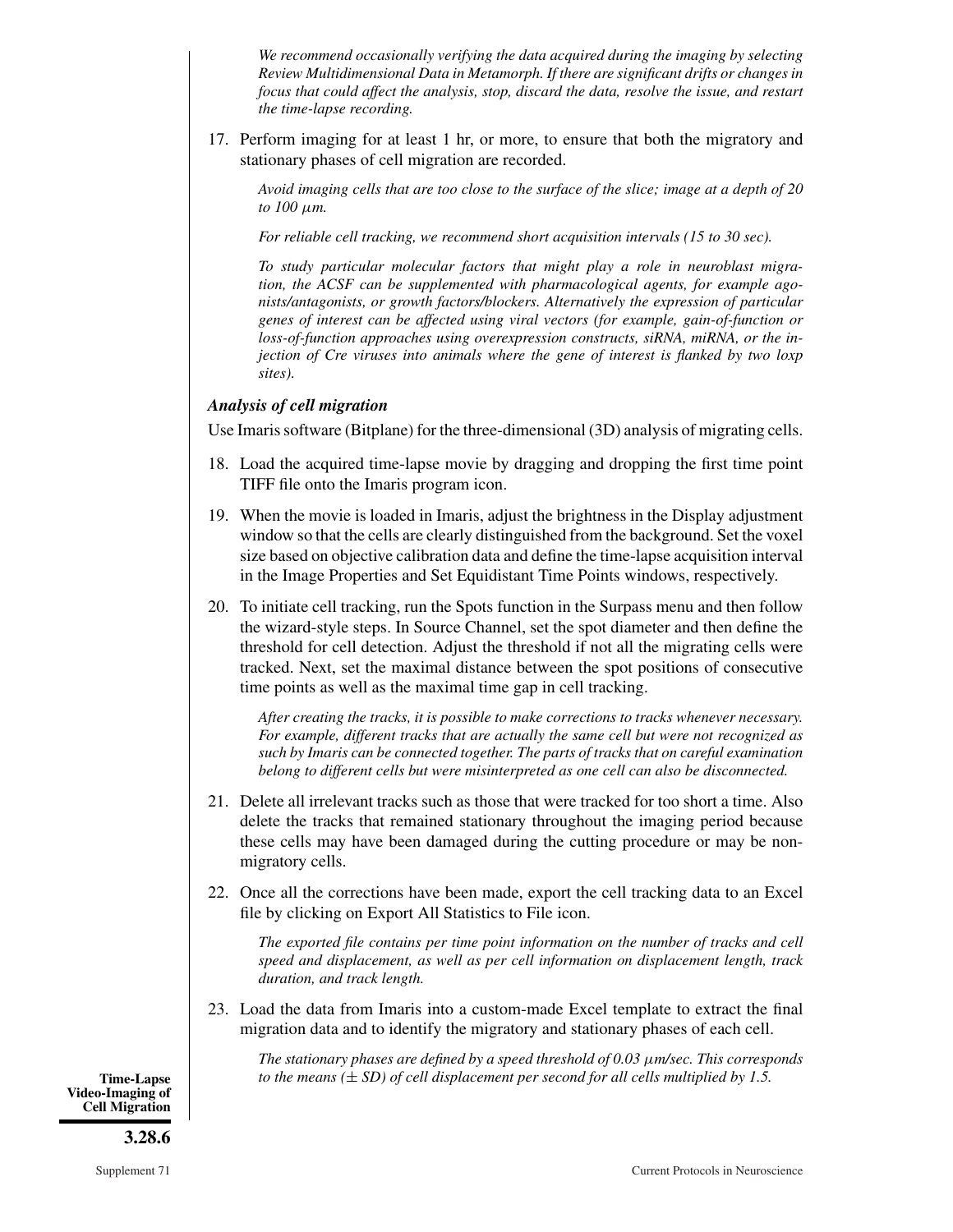*The final cell tracking statistics data include the following parameters: total migration distance per cell, mean speed per cell, percentage of migratory phases per cell, and percentage of migrating cells per time point.*

## **STEREOTAXIC INJECTION OF VIRAL VECTORS INTO THE SVZ OF THE ADULT MOUSE**

While neuroblast migration in acute brain slices can be also monitored using DIC optics (Snapyan et al., 2009), we recommend imaging fluorescently labeled neuronal precursors (Snapyan et al., 2009; Bozoyan et al., 2012; Khlghatyan and Saghatelyan, 2012; David et al., 2013; Grade et al., 2013). This makes it possible to reliably track cell migration during prolonged periods, which is quite difficult using DIC optics. In addition, cells can be tracked deeper in the tissue, and the dynamics of the leading process of neuroblasts can be visualized (Grade et al., 2013). In this Support Protocol, we describe the basic steps for labeling neuroblasts with GFP-encoding viral vectors. This procedure can also be used to overexpress or knock-out and/or knock-down the protein of interest and study its role in neuronal precursor migration. We use adeno-associated virus (AAV), retroviruses, and/or lentiviruses to label neuronal precursors in the SVZ using the following coordinates: anterio-posterior (AP) 0.70; medio-lateral (ML) 1.20, and dorso-ventral (DV) 1.90.

## *Materials*

Adult C57Bl/6 mice (Charles River) Proviodine (Rougier) or 70% ethanol (Sigma-Aldrich) Paraffin oil (Sigma-Aldrich) Solution containing viral particles (obtained from Vector Core Facilities, Institut Universitaire en santé mentale de Québec or University of North Carolina) Ketamine (Bioniche)/xylazine (Bimeda) or isoflurane (PPC) Lidocaine (AstraZeneca) Anafen (Merial)

Micropipet puller Stereotaxic injection apparatus equipped with a digital stereotaxic coordinate read-out system (WPI) Mouse adaptor mounted on a stereotaxic apparatus (WPI) Sterile surgical instruments (e.g., scissors, scalpels, forceps) Microdrill system Heating pad Nanoliter injector with nanoliter injector controller (WPI) Binocular microscope

*NOTE:* For standard animal techniques including stereotaxic surgery, anesthesia, and analgesia, see *APPENDIX 4A* and *APPENDIX 4B*.

- 1. Sterilize all instruments before starting the surgery using a bead sterilizer or an autoclave.
- 2. Pull very thin-tipped  $(1 t_0 2 \mu m)$  micropipets using a micropipet puller.

*We use glass capillaries suitable for the nanoliter injector.*

- 3. Backfill pipets with paraffin oil until half full and insert plunger of a nanoliter injector.
- 4. Using a nanoliter injector controller, force paraffin oil downwards with the plunger until a small drop extrudes from the tip. Lower pipet tip into a small drop (0.5

**Cellular and Developmental Neuroscience**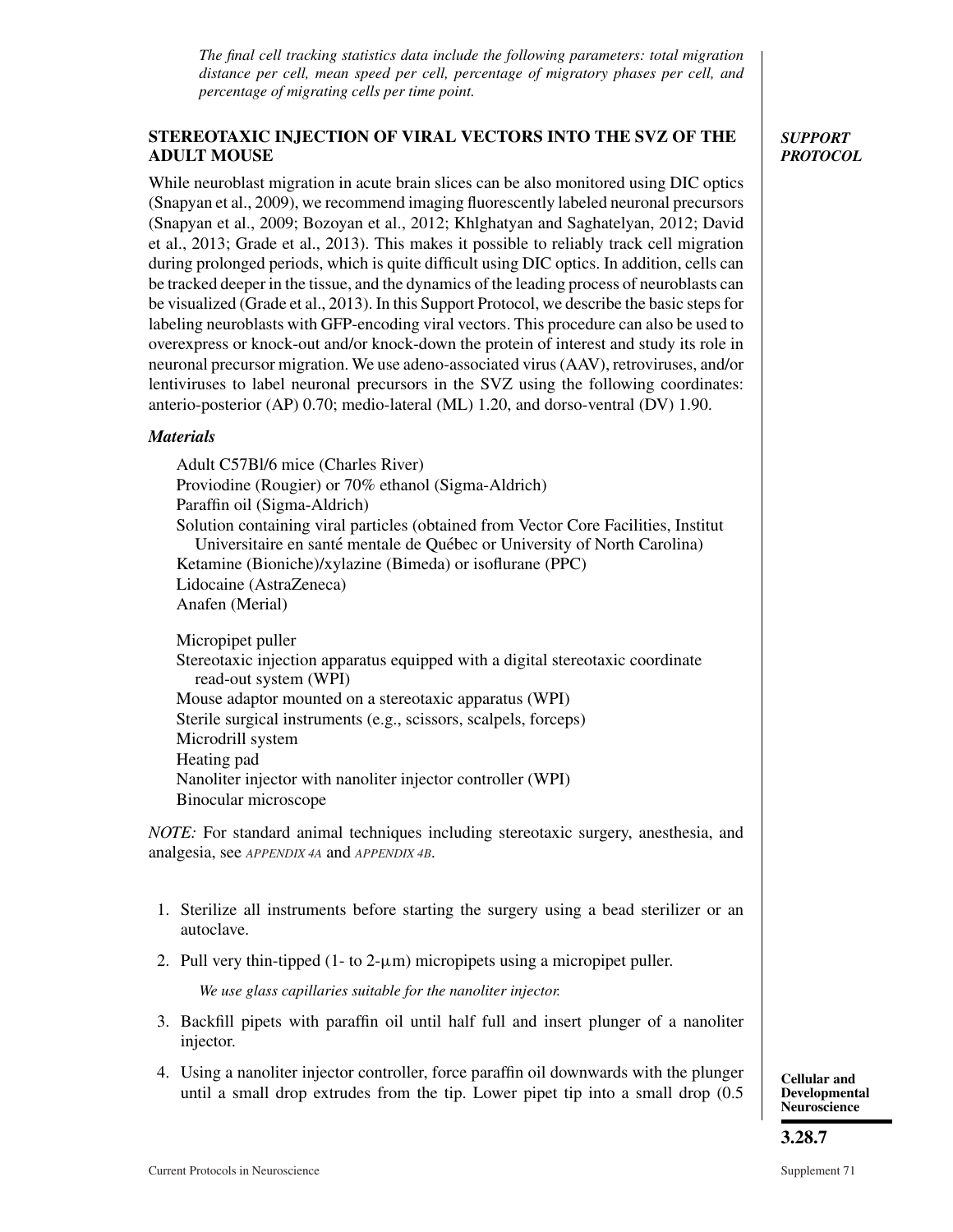to 1  $\mu$ l) of solution containing the viral particles (Vector Core Facilities, Institut Universitaire en santé mentale de Québec or University of North Carolina).

- 5. Backfill pipet using the withdraw function of the nanoliter injector.
- 6. Anesthetize 22- to 24-g adult C57Bl/6 mice using an intraperitoneal injection of ketamine/xylazine (10 mg/1 mg per 10 g of body weight) or by isoflurane inhalation.
- 7. Shave the head of the mouse and thoroughly clean the surgical site using wet gauze.
- 8. Inject lidocaine under the skin at the surgical site and administer an analgesic intraperitoneally (Anafen, 10 mg/kg).
- 9. Place mouse in the stereotaxic frame on the heating pad and fix head in place using ear and tooth bars.
- 10. Disinfect surgical site with gauze soaked with Proviodine or 70% ethanol.
- 11. Cut the skin at the surgical site and expose the underlying skull.
- 12. Set the anterio-posterior (AP) and medio-lateral (ML) stereotaxic coordinates, respectively, using the bregma and midline as the zero coordinates.
- 13. Drill a small hole in the skull over each hemisphere at the desired coordinates.

*Avoid damaging the underlying brain tissue.*

- 14. Carefully remove the dura using an angled needle or forceps.
- 15. Set the zero for the dorso-ventral (DV) stereotaxic coordinates on the surface of the brain.
- 16. Slowly insert glass micropipet tip into the brain using the desired coordinates and slowly inject a small amount of the solution (for example, we inject 100 to 500 nl at 5 nl/sec) containing the viral particles.
- 17. Wait 1 to 2 min and then slowly withdraw the glass micropipet.
- 18. Suture the skin over the surgical site. Wait until the animal recovers, and return it to its cage.

#### **REAGENTS AND SOLUTIONS**

*Use deionized, distilled water in all recipes and protocol steps. For common stock solutions, see APPENDIX 2A; for suppliers, see SUPPLIERS APPENDIX.*

## *Agar blocks, 4% (w/v)*

Thoroughly dilute agar powder (Sigma-Aldrich) in distilled water to generate a 4% w/v mixture then heat to boiling. Fill a petri dish with hot agar solution and let it cool to room temperature. Store at 4°C for 5 to 7 days.

#### *Artificial cerebro-spinal fluid (ACSF)*

```
125 mM NaCl
3 mM KCl
1.3 mM MgCl<sub>2</sub>·6H<sub>2</sub>O2 mM CaCl<sub>2</sub>\cdot2H<sub>2</sub>O
26 \text{ mM } NaHCO<sub>3</sub>
1.25 mM NaH<sub>2</sub>PO<sub>4</sub>
20 mM glucose
Maintain at pH 7.3 to 7.4, and continually oxygenate by bubbling 95\% O<sub>2</sub>/5\% CO<sub>2</sub>
   through the solution. Maintain temperature at 32°C during slice incubation.
Prepare fresh on the day of experiment
```
**Time-Lapse Video-Imaging of Cell Migration**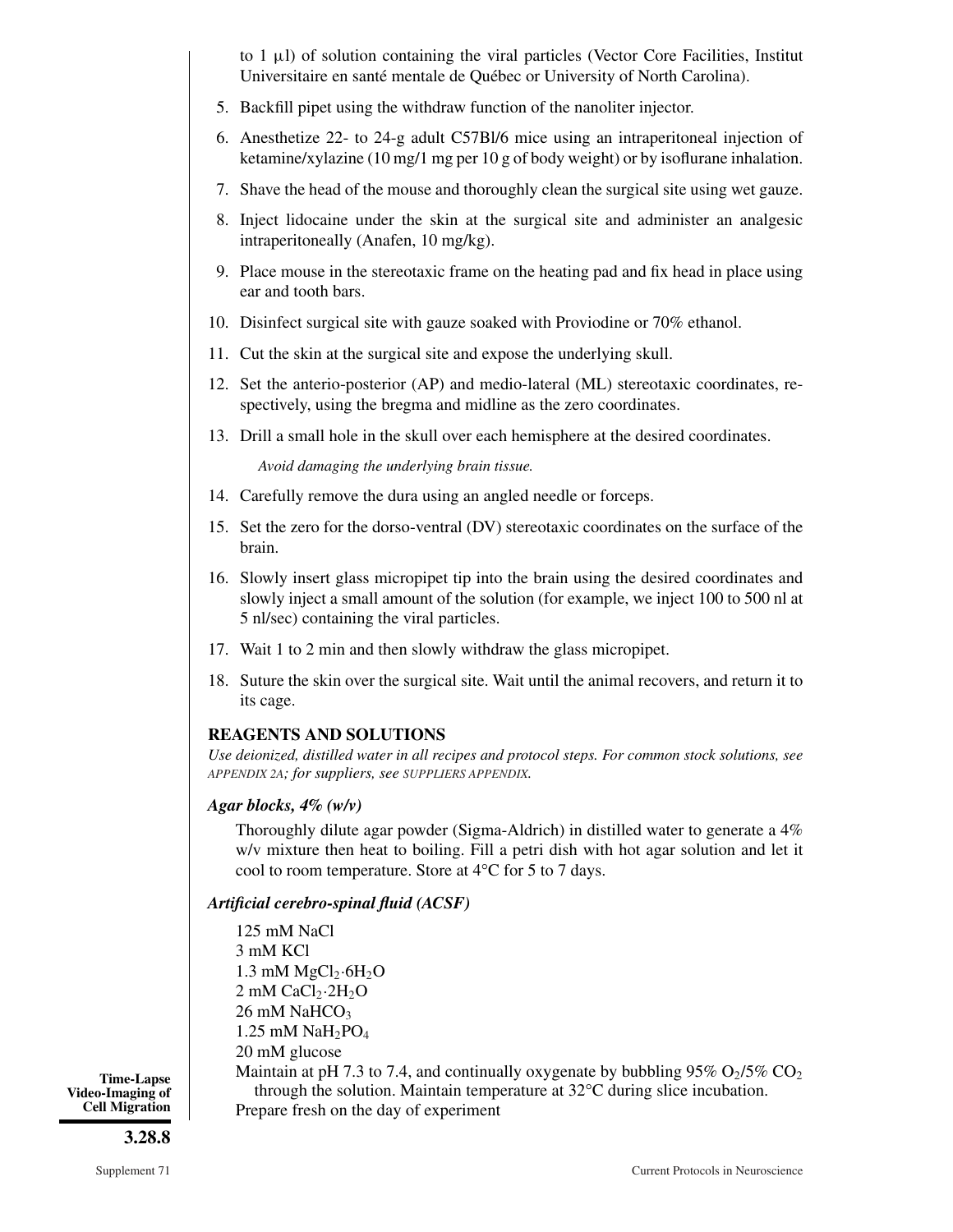210.3 mM sucrose 3 mM KCl  $3 \text{ mM MgCl}_2 \cdot 6\text{H}_2\text{O}$  $0.5$  mM CaCl<sub>2</sub> $\cdot$ 2H<sub>2</sub>O  $26 \text{ mM }$  NaHCO<sub>3</sub> 1.25 mM  $NaH_2PO_4$ 20 mM glucose

Chill until ice cold using liquid nitrogen. Maintain at pH 7.3 to 7.4, and continually oxygenate by bubbling 95%  $O_2/5\%$  CO<sub>2</sub> through the solution. Prepare fresh on the day of experiment

## **COMMENTARY**

## **Background Information**

Neuronal migration is one of the fundamental processes underlying proper brain development. In the adult brain, neuronal migration has largely ceased and the SVZ-OB pathway is probably the only region where massive neuronal migration still occurs under normal conditions. It should be noted, however, that neuronal migration in the adult brain can be induced by brain damage and/or neurodegenerative diseases (Arvidsson et al., 2002; Lindvall et al., 2004; Ohab et al., 2006; Grade et al., 2013). Interestingly, induced neuronal migration toward damaged/diseased brain areas shares at least some features of constitutive neuronal migration in the SVZ-OB pathway. For example, neuronal precursors use BVs as a physical scaffold and a source of molecular cues in both the RMS (Snapyan et al., 2009; Whitman et al., 2009) and the ischemic striatum (Ohab et al., 2006; Grade et al., 2013). Astrocytes, which play an important role in neuroblast migration in the RMS (Lois and Alvarez-Buylla, 1994; Snapyan et al., 2009; Kaneko et al., 2011), are also involved in neuronal migration in ischemic brain regions (Imitola et al., 2004; Yan et al., 2007). Studying the cellular and molecular mechanisms of neuronal migration in the SVZ-OB pathway is thus not only important from a fundamental point of view but may also have clinical relevance. It is conceivable that a better understanding of the mechanisms controlling neuronal migration in the undamaged adult brain may be of use in the development of new strategies to re-route neuronal precursors from their natural migratory pathway and/or to increase the dispersal of grafted neuronal progenitors in diseased/damaged brain areas (Lindvall et al., 2004; Falk and Frisen, 2005; Massouh and Saghatelyan, 2010). Since ischemic damage and neurodegeneration mostly occurs in the adult/aged

brain, studying the mechanisms of neuronal migration in the adult SVZ-OB where massive neuronal migration is observed (Lois and Alvarez-Buylla, 1994; Marin and Rubenstein, 2003) may be particularly important for the development of new cell replacement strategies.

There are several approaches for studying neuroblast migration. These include twodimensional (2D) cultures of SVZ progenitor cells (Lois et al., 1996), 3D cultures of SVZ explants on Matrigel (Lois et al., 1996; Saghatelyan et al., 2004; Courtes et al., 2011), organotypic cultures (Murase and Horwitz, 2002; Mejia-Gervacio et al., 2012a,b), and acute brain slices (Bolteus and Bordey, 2004; Platel et al., 2008; Snapyan et al., 2009; Comte et al., 2011; Bozoyan et al., 2012; David et al., 2013; Grade et al., 2013). Each of these methods has advantages and limitations. Timelapse imaging of adult acute slices allows the monitoring of neuroblast migration in a microenvironment that closely resembles in vivo conditions. In addition, complex cellular and molecular interactions with other cellular elements such as astrocytes and BVs can be studied (Bolteus and Bordey, 2004; Platel et al., 2008; Snapyan et al., 2009; Comte et al., 2011; Bozoyan et al., 2012). The main drawback of this method is that cutting-induced damage may affect neuronal migration.

If the role of a particular molecular pathway in neuroblasts needs to be studied without interference from astrocytes and/or endothelial cells, 2D and 3D SVZ cultures may be used (Saghatelyan et al., 2004; Courtes et al., 2011). In addition, co-cultures of neuroblasts and astrocytes (Garcia-Marques et al., 2010; Bozoyan et al., 2012) or endothelial cells (Snapyan et al., 2009) may be used to study the role of these cells in neuronal migration. It should be noted, however, that neuroblasts migrating out of SVZ explants are in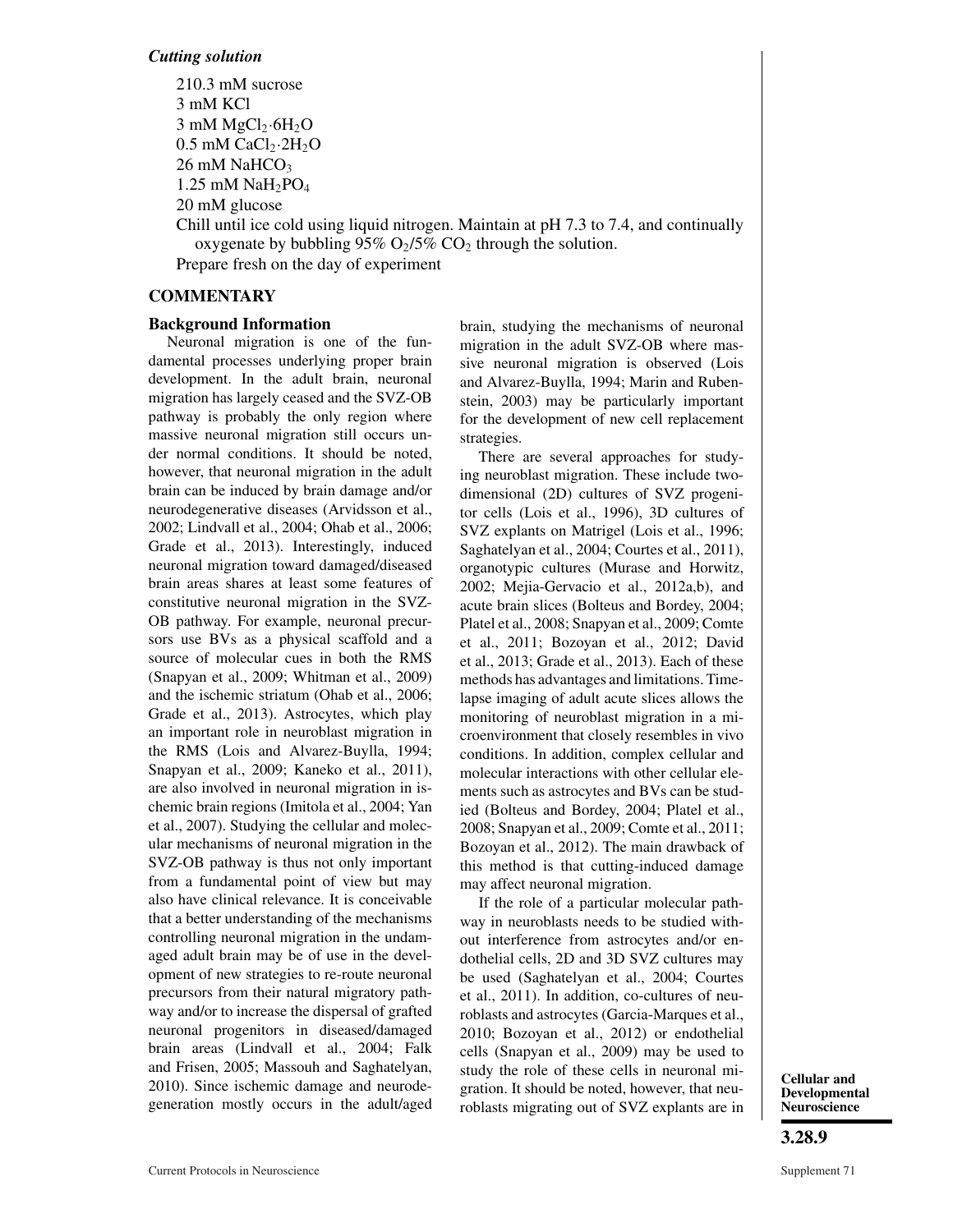a microenvironment that is completely different from in vivo conditions, which may affect the dynamics and mechanisms of cell migration. Organotypic cultures have also been used to study neuronal migration, especially in the developing RMS (Murase and Horwitz, 2002; Mejia-Gervacio et al., 2012a,b). This method provides the advantage of studying neuroblast migration over long periods of time (up to several days). It should be kept in mind, however, that cellular organization (Law et al., 1999; Peretto et al., 2005; Bozoyan et al., 2012) and neuronal migration (Bozoyan et al., 2012; David et al., 2013) are quite different in the developing and the adult RMS. Moreover, long-term culturing may also alter the migratory properties of the cells. Regardless of the method used to study neuroblast migration, we recommend using short intervals (15 to 30 sec) between consecutive acquisitions in order to reliably identify the migratory and stationary phases and to quantify the speed of migration solely during migratory phases. Moreover, an assessment of the periodicity of the migratory and stationary phases as well as the duration of the migratory phases provide additional information on the dynamics of cell movement and the impact of particular treatments on cell migration (Bortone and Polleux, 2009; Snapyan et al., 2009).

#### **Critical Parameters and Troubleshooting**

#### *Preparation of acute brain slices*

The quality of the acute brain slices is particularly important for the successful implementation of time-lapse video imaging of cell migration. It is thus important to carefully inspect the quality of the slices using DIC optics before starting the time-lapse video imaging. Acute slices from the adult mouse brain (2 to 3 months old) are particularly challenging to prepare. A number of modifications in the ionic composition of the cutting solution can improve cell viability and decrease cellular swelling and damage. For example, increasing  $Mg^{2+}$  and decreasing  $Ca^{2+}$  concentrations to dampen synaptic transmission as well as replacing  $Na<sup>+</sup>$  by sucrose to dampen neuronal excitability (see cutting solution recipe) during the cutting procedure improve the quality of the slices. It is also important to prepare the slices as quickly as possible. The brain should be rapidly extracted and immersed in ice-cold cutting solution. The vibratome chamber should also be filled with oxygenated ice-cold solution, and the entire slicing procedure should be performed when

**Time-Lapse Video-Imaging of Cell Migration**

**3.28.10**

the cutting solution is still ice cold. The solution should be oxygenated throughout the slice preparation, and the brain should be cut at low speed and high frequency vibration to obtain high-quality slices.

If BVs do not need to be labeled, we recommend that the mouse be transcardially perfused with ice-cold cutting solution before removing the brain. In our hands, this approach markedly improves the quality of the slices.

#### *Stable conditions during the time-lapse video imaging*

An irregular flow of ACSF, unstable temperature, and slice drift may all lead to changes in the focal plane and unreliable imaging of cell migration. Make sure that all these parameters are stable before transferring the slice into the imaging chamber and starting the time-lapse video imaging. ACSF perfusion can be pump driven or gravity fed. In both cases, irregular flows of ACSF may be resolved by adjusting the rates of inflow and outflow. We use a gravity-fed perfusion system and an ultraquiet imaging chamber (RC-27D; Warner Instruments) that eliminates vibrations and provides a more constant flow of ACSF.

Temperature fluctuations during imaging is another critical parameter that must be controlled. In fact, one of the most effective ways of blocking cell migration is to perform imaging at room temperature. We usually image cell migration at about 32°C. In our hands, increasing the temperature above this value leads to unstable imaging of cell migration. This is mainly due to the formation of numerous small bubbles at the interface between the heated ACSF and the air in the open-bath chamber. The temperature should not fluctuate more than  $\pm 1^{\circ}$ C to ensure stable imaging. Preheated ACSF can be used to avoid overheating the imaging chamber.

Slice drift is another parameter that may affect the time-lapse video imaging of cell migration. This can be controlled using slice anchors. We use custom slice anchors made from nylon mesh tightly stretched over and glued to a silver frame. We usually prepare new slice anchors every month or as soon as we notice significant slice drift.

#### *Selecting the region for imaging*

It is important to carefully inspect the slice and select the appropriate region for imaging. The RMS in the field of view should be continuous and uninterrupted. Do not image cells in the region where the RMS was cut or is spanned with axonal bundles. Avoid imaging cells that are too close to the slice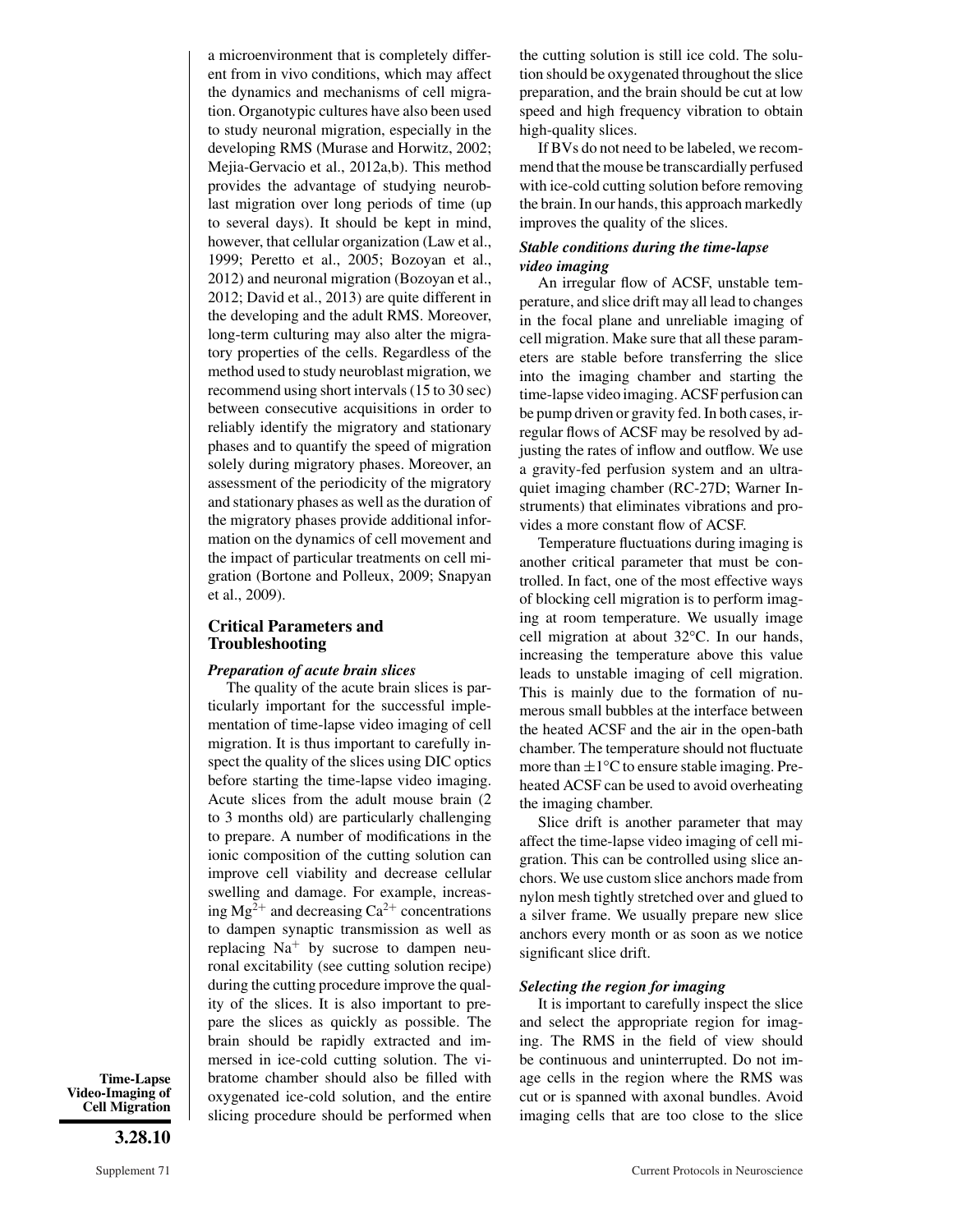surface. Rather, image cells at a depth of 20 to 100 μm. Perform the imaging for at least 1 hr, or more, so that both the migratory and stationary phases of cell migration are recorded.

#### **Anticipated Results**

Time-lapse video imaging of cell migration in acute adult brain slices improves our understanding of the dynamics and cellular and molecular mechanisms of cell movement in a microenvironment that closely resembles in vivo conditions. Typical real-time video images of neuroblasts migrating tangentially and radially are shown in Figure 3.28.2. Neuronal precursors labeled by the stereotaxic injection of GFP-encoding retroviruses into the SVZ are shown in Figure 3.28.2A, B. Images of tangential migration in the RMS in acute slices prepared 5 days after the viral vector injections are shown in Figure 3.28.2C. Images of radial migration in the OB in acute slices prepared 9 days after the injection of the viral vector into the SVZ are shown in Figure 3.28.2D. Regions of interest containing GFPlabeled neuroblasts were selected based on the parameters described in the Critical Parameters and Troubleshooting section. Time-lapse video imaging of cell migration was performed for 1 hr with 15 sec intervals between consecutive acquisitions. The exposure time was 30 msec, and seven z-planes with 3-μm intervals were used to acquire time-lapse movies. Time-lapse imaging snapshots containing several migrating cells in the RMS (numbered arrows; each number reflects a different cell) are shown in Figure 3.28.2C. Migration in the RMS was relatively rapid and ranged from 120 to 180 μm/hr. The mean distance that neuroblasts migrate during 1 hr is  $\sim 60 \mu$ m, and cells spend  $\sim$  40% in the migratory phase.

When neuroblasts arrive in the OB, they change their mode of migration from tangential to radial (Fig. 3.28.2D). Several modes of migration can be studied in the OB. Tangential migration in the RMS of the OB can be studied to determine whether particular molecular cues play a role in stopping tangential migration (David et al., 2013). Radial migration in the RMS of the OB and the granule cell layer (GCL) can also be studied. For example, time-lapse imaging of neuroblasts in the OB showed that extracellular matrix glycoprotein does not affect tangential migration in the RMS of the OB but sustained radial migration in the RMS of the OB and the GCL (David et al., 2013). The distance covered by tangentially and radially migrating neuroblasts in the OB and the RMS of the OB is shorter than that of tangentially migrating cells in the RMS (see Video 3.28.1). This is mainly due to lower speed of migration (David et al., 2013). Radially migrating neuroblasts in the OB migrated at about 80 to 100  $\mu$ m/hr, had roughly 40% of migratory phases, and propagated 20 to 40  $\mu$ m during 1 hr of imaging, considering stationary phases as well.

#### **Time Considerations**

It takes an average of 30 to 40 min to perform the stereotaxic injections of the viral vectors into the SVZ. The survival time after injection can vary and depends on the type of migration to be studied. If tangential migration of neuroblasts is to be studied, the preparation of the acute slices and time-lapse imaging may be performed 3 to 7 days after the viral vector injection. If radial migration of neuroblasts in the OB and the RMS of the OB is to be studied, the time-lapse imaging of acute slices may be performed 7 to 12 days after the injection of the viral vector into the SVZ. The acute slices should be prepared as quickly as possible and can be kept for up to 6 to 8 hr.

#### **Acknowledgements**

This work was supported by an operating grant from the Canadian Institutes of Health Research (CIHR) to A.S. K.B. was partially supported by a training grant in neurophotonics from CIHR. A.S. holds a Canada Research Chair in postnatal neurogenesis.

#### **Literature Cited**

- Alvarez-Buylla, A. and Garcia-Verdugo, J.M. 2002. Neurogenesis in adult subventricular zone. *J. Neurosci.* 22:629-634.
- Anton, E.S., Ghashghaei, H.T., Weber, J.L., McCann, C., Fischer, T.M., Cheung, I.D., Gassmann, M., Messing, A., Klein, R., Schwab, M.H., Lloyd, K.C., and Lai, C. 2004. Receptor tyrosine kinase ErbB4 modulates neuroblast migration and placement in the adult forebrain. *Nat. Neurosci.* 7:1319-1328.
- Arvidsson, A., Collin, T., Kirik, D., Kokaia, Z., and Lindvall, O. 2002. Neuronal replacement from endogenous precursors in the adult brain after stroke. *Nat. Med.* 8:963-970.
- Belvindrah, R., Hankel, S., Walker, J., Patton, B.L., and Muller, U. 2007. Beta1 integrins control the formation of cell chains in the adult rostral migratory stream. *J. Neurosci.* 27:2704-2717.
- Bolteus, A.J. and Bordey, A. 2004. GABA release and uptake regulate neuronal precursor migration in the postnatal subventricular zone. *J. Neurosci.* 24:7623-7631.
- Bortone, D. and Polleux, F. 2009. KCC2 expression promotes the termination of cortical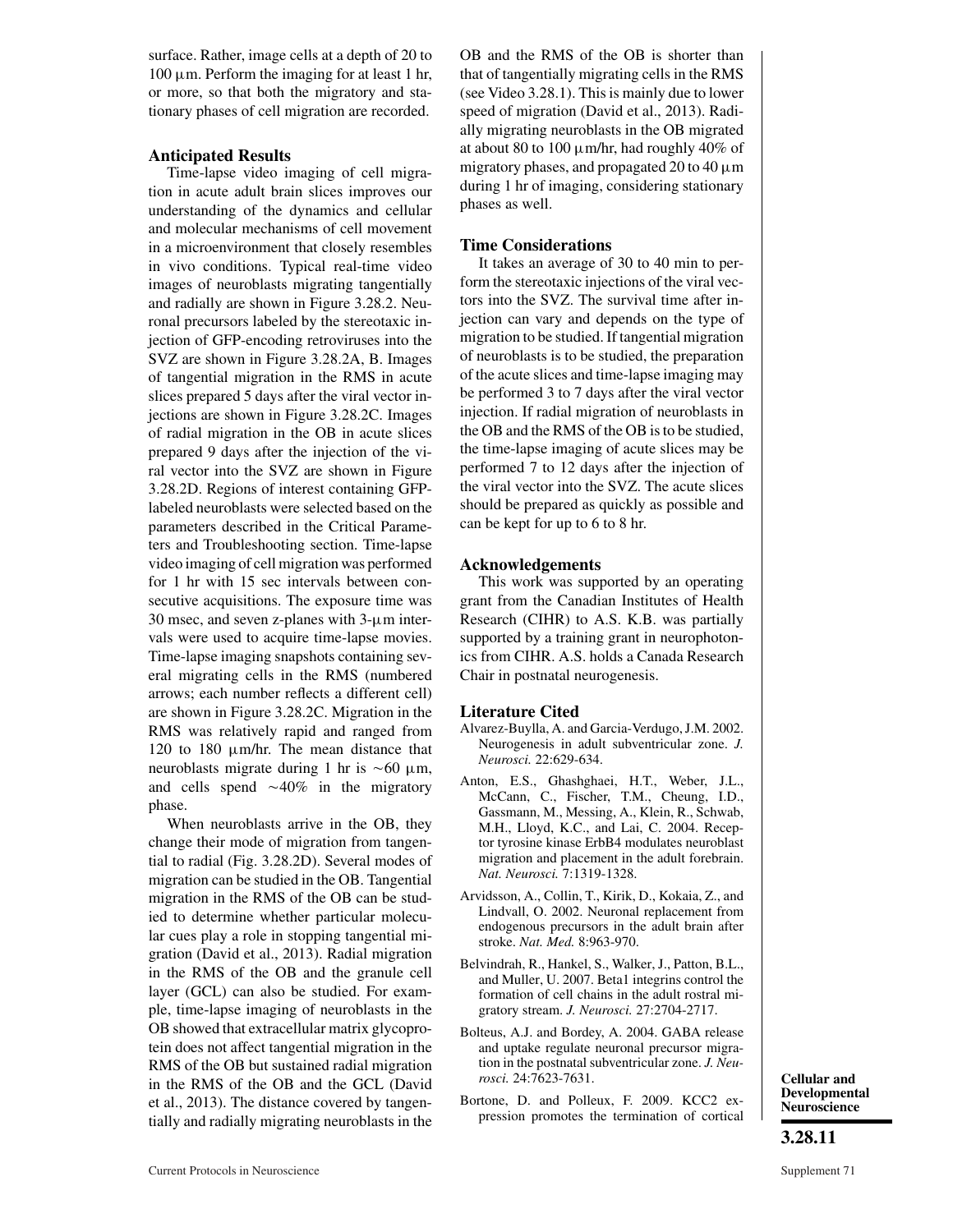interneuron migration in a voltage-sensitive calcium-dependent manner. *Neuron* 62:53-71.

- Bozoyan, L., Khlghatyan, J., and Saghatelyan, A. 2012. Astrocytes control the development of the migration-promoting vasculature scaffold in the postnatal brain via VEGF signaling. *J. Neurosci.* 32:1687-1704.
- Chiaramello, S., Dalmasso, G., Bezin, L., Marcel, D., Jourdan, F., Peretto, P., Fasolo, A., and De Marchis, S. 2007. BDNF/TrkB interaction regulates migration of SVZ precursor cells via PI3-K and MAP-K signalling pathways. *Eur. J. Neurosci.* 26:1780-1790.
- Comte, I., Kim, Y., Young, C.C., van der Harg, J.M., Hockberger, P., Bolam, P.J., Poirier, F., and Szele, F.G. 2011. Galectin-3 maintains cell motility from the subventricular zone to the olfactory bulb. *J. Cell Sci.* 124:2438-2447.
- Conover, J.C., Doetsch, F., Garcia-Verdugo, J.M., Gale, N.W., Yancopoulos, G.D., and Alvarez-Buylla, A. 2000. Disruption of Eph/ephrin signaling affects migration and proliferation in the adult subventricular zone. *Nat. Neurosci.* 3:1091-1097.
- Courtes, S., Vernerey, J., Pujadas, L., Magalon, K., Cremer, H., Soriano, E., Durbec, P., and Cayre, M. 2011. Reelin controls progenitor cell migration in the healthy and pathological adult mouse brain. *PLoS One* 6:e20430.
- Cremer, H., Lange, R., Christoph, A., Plomann, M., Vopper, G., Roes, J., Brown, R., Baldwin, S., Kraemer, P., Scheff, S., Barthels, A., Rajewsky, K., and Wille, W. 1994. Inactivation of the N-CAM gene in mice results in size reduction of the olfactory bulb and deficits in spatial learning. *Nature* 367:455-459.
- David, L.S., Schachner, M., and Saghatelyan, A. 2013. The extracellular matrix glycoprotein tenascin-R affects adult but not developmental neurogenesis in the olfactory bulb. *J. Neurosci.* 33:10324-10339.
- Falk, A. and Frisen, J. 2005. New neurons in old brains. *Ann. Med.* 37:480-486.
- Garcia-Marques, J., De Carlos, J.A., Greer, C.A., and Lopez-Mascaraque, L. 2010. Different astroglia permissivity controls the migration of olfactory bulb interneuron precursors. *Glia* 58:218-230.
- Grade, S., Weng, Y.C., Snapyan, M., Kriz, J., Malva, J.O., and Saghatelyan, A. 2013. Brain-derived neurotrophic factor promotes vasculature-associated migration of neuronal precursors toward the ischemic striatum. *PLoS One* 8:e55039.
- Hack, I., Bancila, M., Loulier, K., Carroll, P., and Cremer, H. 2002. Reelin is a detachment signal in tangential chain-migration during postnatal neurogenesis. *Nat. Neurosci.* 5:939-945.
- Hu, H., Tomasiewicz, H., Magnuson, T., and Rutishauser, U. 1996. The role of polysialic acid in migration of olfactory bulb interneuron precursors in the subventricular zone. *Neuron* 16:735-743. **Time-Lapse** Precursors in the subventricular zone. *Neuron* A.G., and Zhou, Q.Y. 2005. Dependence of **Video-Imaging of** 16:735-743.
- Imitola, J., Raddassi, K., Park, K.I., Mueller, F.J., Nieto, M., Teng, Y.D., Frenkel, D., Li, J., Sidman, R.L., Walsh, C.A., Snyder, E.Y., and Khoury, S.J. 2004. Directed migration of neural stem cells to sites of CNS injury by the stromal cell-derived factor 1alpha/CXC chemokine receptor 4 pathway. *Proc. Natl. Acad. Sci U. S. A.* 101:18117-18122.
- Kaneko, N., Marin, O., Koike, M., Hirota, Y., Uchiyama, Y., Wu, J.Y., Lu, Q., Tessier-Lavigne, M., Alvarez-Buylla, A., Okano, H., Rubenstein, J.L., and Sawamoto, K. 2011. New neurons clear the path of astrocytic processes for their rapid migration in the adult brain. *Neuron* 67:213- 223.
- Khlghatyan, J. and Saghatelyan, A. 2012. Timelapse imaging of neuroblast migration in acute slices of the adult mouse forebrain. *J. Vis. Exp.* e4061. doi: 10.3791/4061.
- Law, A.K., Pencea, V., Buck, C.R., and Luskin, M.B. 1999. Neurogenesis and neuronal migration in the neonatal rat forebrain anterior subventricular zone do not require GFAP-positive astrocytes. *Dev. Biol.* 216:622-634.
- Lindvall, O., Kokaia, Z., and Martinez-Serrano, A. 2004. Stem cell therapy for human neurodegenerative disorders-how to make it work.*Nat. Med.* 10:S42-S50.
- Lois, C. and Alvarez-Buylla, A. 1994. Longdistance neuronal migration in the adult mammalian brain. *Science* 264:1145-1148.
- Lois, C., Garcia-Verdugo, J.M., and Alvarez-Buylla, A. 1996. Chain migration of neuronal precursors. *Science* 271:978-981.
- Marin, O. and Rubenstein, J.L. 2003. Cell migration in the forebrain. *Annu. Rev. Neurosci.* 26:441- 483.
- Mason, H.A., Ito, S., and Corfas, G. 2001. Extracellular signals that regulate the tangential migration of olfactory bulb neuronal precursors: Inducers, inhibitors, and repellents. *J. Neurosci.* 21:7654-7663.
- Massouh, M. and Saghatelyan, A. 2010. De-routing neuronal precursors in the adult brain to sites of injury: Role of the vasculature. *Neuropharmacology* 58:877-883.
- Mejia-Gervacio, S., Murray, K., and Lledo, P.M. 2012a. NKCC1 controls GABAergic signaling and neuroblast migration in the postnatal forebrain. *Neural Dev.* 6:4.
- Mejia-Gervacio, S., Murray, K., Sapir, T., Belvindrah, R., Reiner, O., and Lledo, P.M. 2012b. MARK2/Par-1 guides the directionality of neuroblasts migrating to the olfactory bulb. *Mol. Cell Neurosci.* 49:97-103.
- Murase, S. and Horwitz, A.F. 2002. Deleted in colorectal carcinoma and differentially expressed integrins mediate the directional migration of neural precursors in the rostral migratory stream. *J. Neurosci.* 22:3568-3579.
- Ng, K.L., Li, J.D., Cheng, M.Y., Leslie, F.M., Lee,

**Cell Migration**